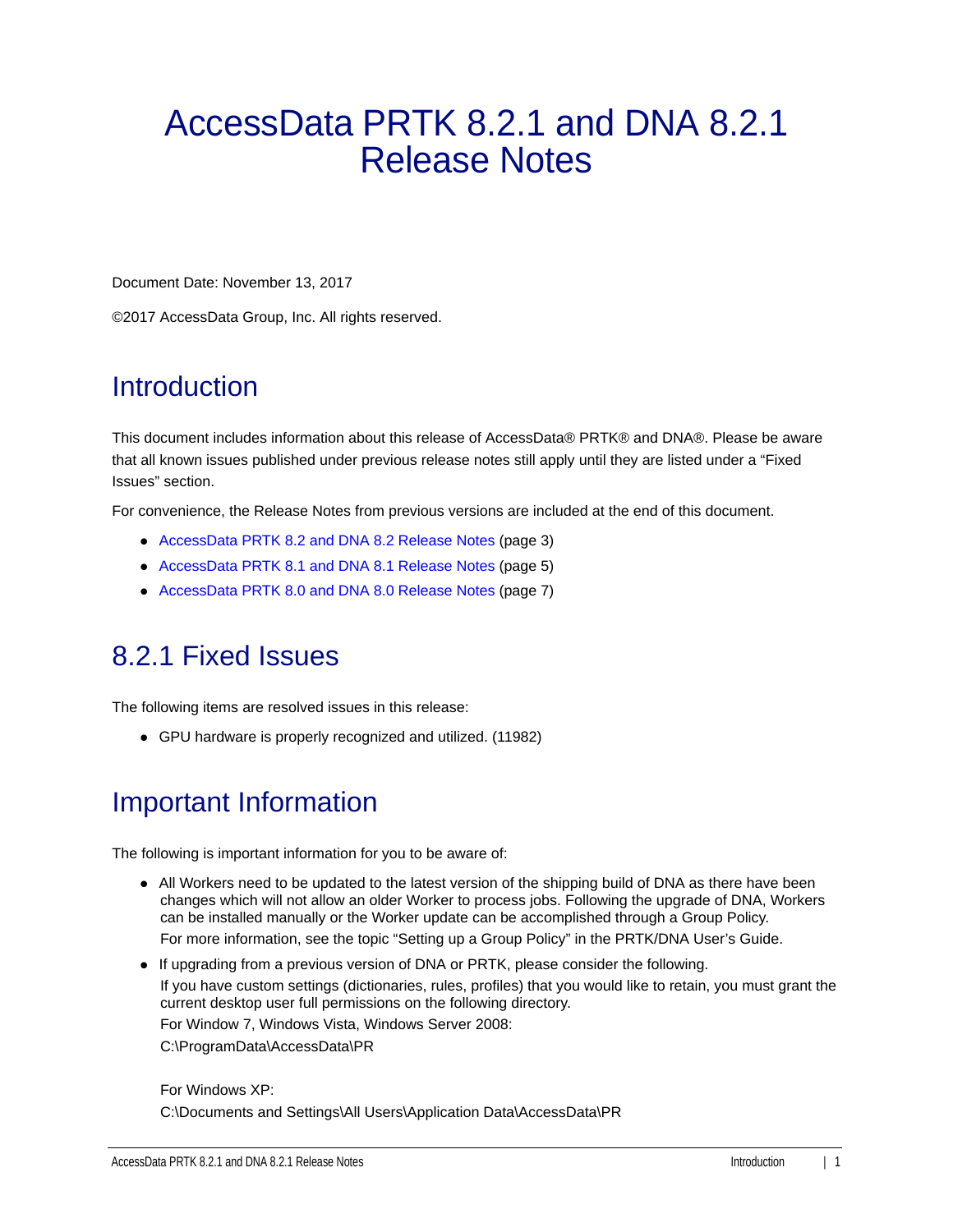- The Worker GUI interface on the worker machine will not initially connect to a GPU worker under Windows 10. It will require the user to stop and start the worker with the GUI interface to display the worker information.
- GPU Hardware Supported

You can use an nVidia-based GPU that supports CUDA to assist in the acceleration of password recovery in DNA and PRTK. You must use devices with CUDA compute capability 2.0 and higher and you must have the latest graphics driver installed.

# Comments?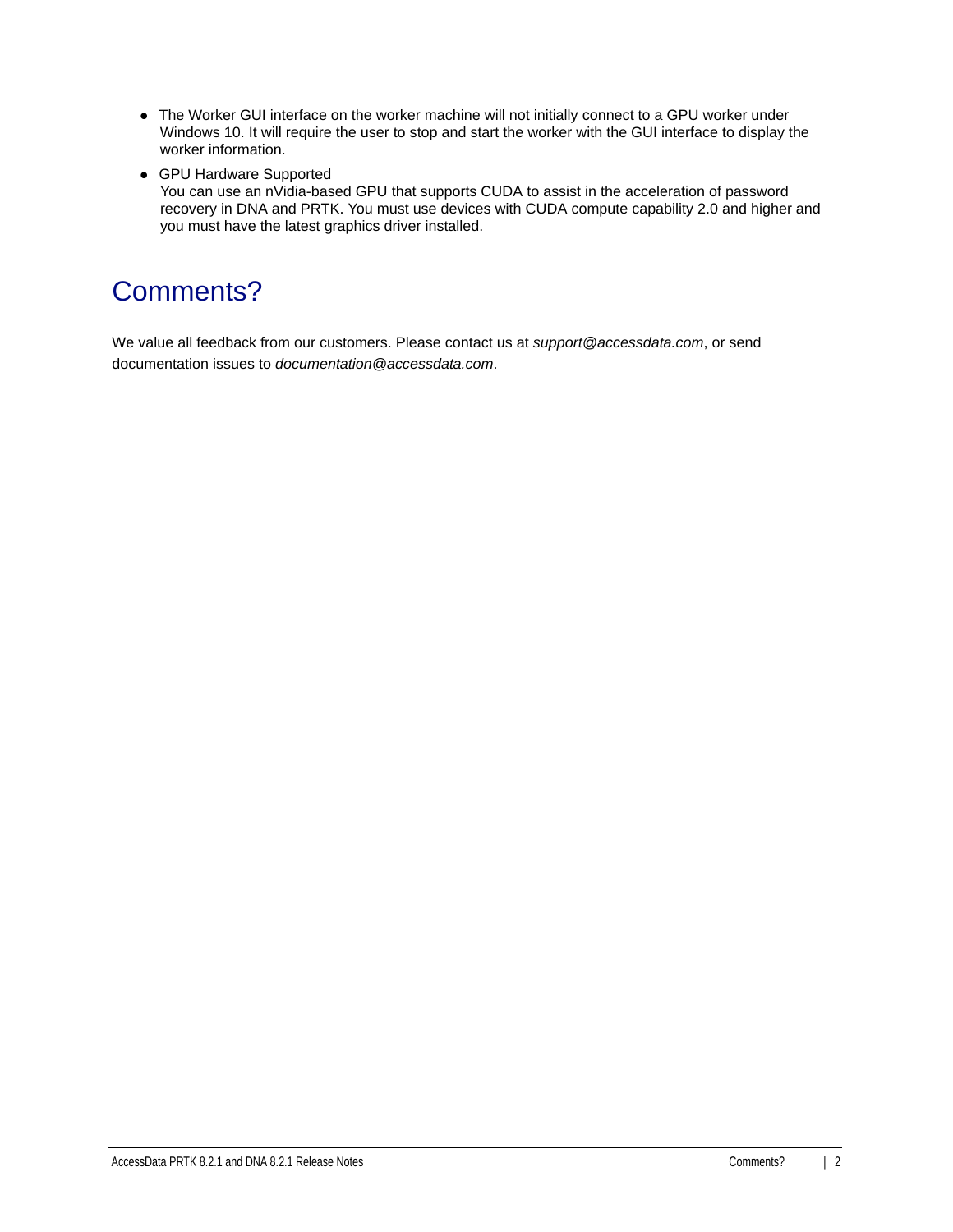# <span id="page-2-0"></span>AccessData PRTK 8.2 and DNA 8.2 Release Notes

Document Date: September 26, 2017

©2017 AccessData Group, Inc. All rights reserved.

# **Introduction**

This document includes information about this release of AccessData® PRTK® and DNA®. Please be aware that all known issues published under previous release notes still apply until they are listed under a "Fixed Issues" section.

For convenience, the Release Notes from previous versions are included at the end of this document.

- [AccessData PRTK 8.0 and DNA 8.0 Release Notes \(page 7\)](#page-6-0)
- [AccessData PRTK 8.1 and DNA 8.1 Release Notes \(page 5\)](#page-4-0)

# 8.2 Fixed Issues

The following items are resolved issues in this release:

- Filevault images are detected properly. (9021)
- Improvements have been made detecting passwords in Windows 10 SAM files. (8561)
- Fixed an issue with Rule 2-28. (9009)
- The *Backup Keys* and *Restore Keys* feature has been removed because that communication method is no longer used. (9115)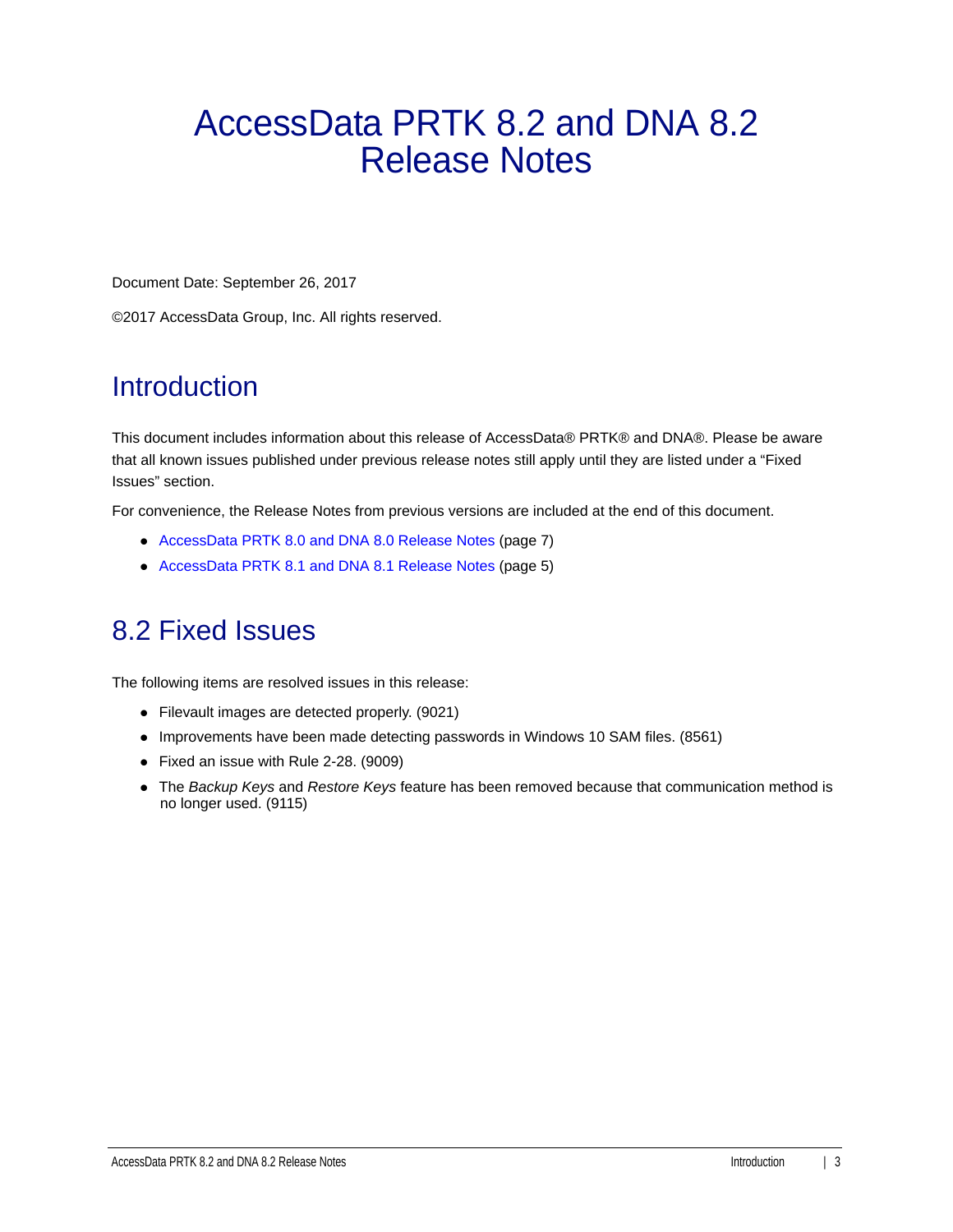# 8.2 Known Issues

The following items are the known issues in this release:

If a user updates a dictionary on the supervisor after previously using it, it can cause the job to fail. When it tries to process a job using the new dictionary, the password is not found and the rule tab reveals that there are red (failed) processing rules. (37524)

Workaround: Restart DNA or the Worker.

# Important Information

The following is important information for you to be aware of:

All Workers need to be updated to the latest version of the shipping build of DNA as there have been changes which will not allow an older Worker to process jobs. Following the upgrade of DNA, Workers can be installed manually or the Worker update can be accomplished through a Group Policy.

For more information, see the topic "Setting up a Group Policy" in the PRTK/DNA User's Guide.

If upgrading from a previous version of DNA or PRTK, please consider the following.

If you have custom settings (dictionaries, rules, profiles) that you would like to retain, you must grant the current desktop user full permissions on the following directory.

For Window 7, Windows Vista, Windows Server 2008:

C:\ProgramData\AccessData\PR

For Windows XP:

C:\Documents and Settings\All Users\Application Data\AccessData\PR

- The Worker GUI interface on the worker machine will not initially connect to a GPU worker under Windows 10. It will require the user to stop and start the worker with the GUI interface to display the worker information.
- GPU Hardware Supported

You can use an nVidia-based GPU that supports CUDA to assist in the acceleration of password recovery in DNA and PRTK. You must use devices with CUDA compute capability 2.0 and higher and you must have the latest graphics driver installed.

# Comments?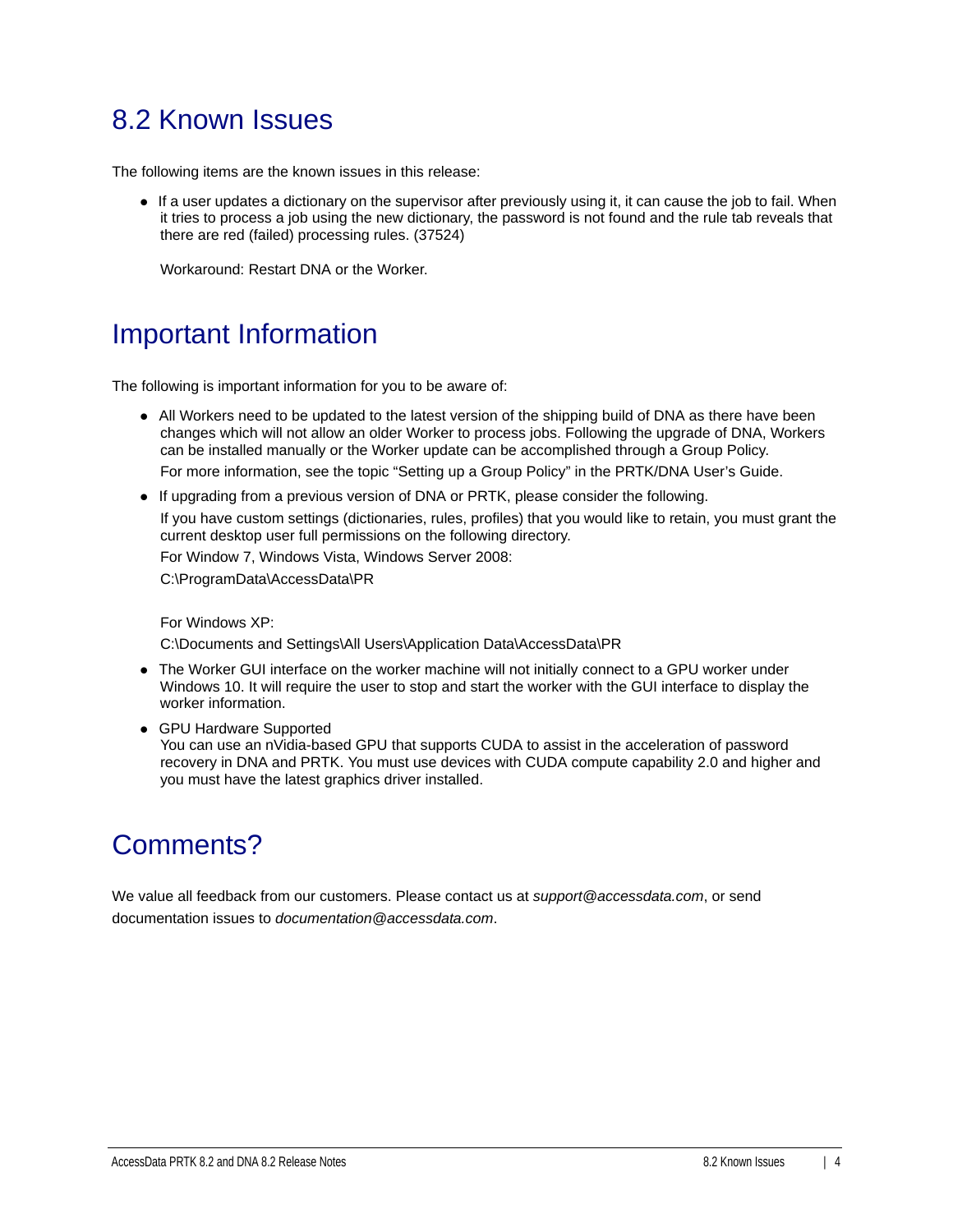# <span id="page-4-0"></span>AccessData PRTK 8.1 and DNA 8.1 Release Notes

Document Date: March 30, 2017

©2017 AccessData Group, Inc. All rights reserved.

# **Introduction**

This document includes information about this release of AccessData® PRTK® and DNA®. Please be aware that all known issues published under previous release notes still apply until they are listed under a "Fixed Issues" section.

For convenience, the Release Notes from previous versions are included at the end of this document.

[AccessData PRTK 8.0 and DNA 8.0 Release Notes \(page 7\)](#page-6-0)

# 8.1 What's New

- You can now recover BitLocker passwords when a user-generated password was used for the encryption. (995)
- Support for iOS 10 backup passwords has been added to the iPhone module. (6486)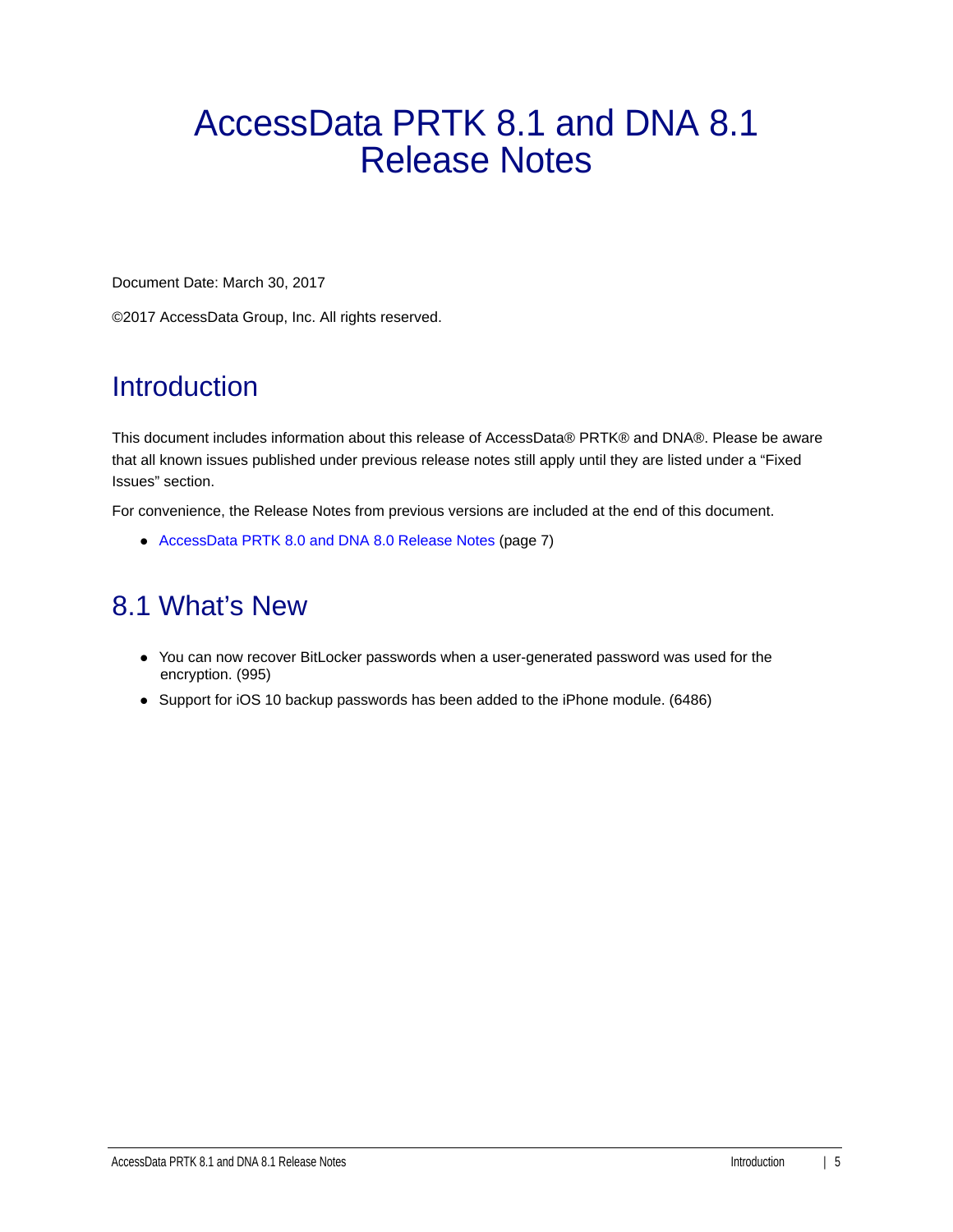# 8.1 Fixed Issues

The following items are resolved issues in this release:

- When the *Stop* button on a Worker GUI for a GPU worker is clicked, you can click *start* to re-start the worker. (6895)
- The worker GUI can now connect with a worker running Windows 10. (6897)

## 8.1 Known Issues

The following items are the known issues in this release:

If a user updates a dictionary on the supervisor after previously using it, it can cause the job to fail. When it tries to process a job using the new dictionary, the password is not found and the rule tab reveals that there are red (failed) processing rules. (37524)

Workaround: Restart DNA or the Worker.

# Important Information

The following is important information for you to be aware of:

All Workers need to be updated to the latest version of the shipping build of DNA as there have been changes which will not allow an older Worker to process jobs. Following the upgrade of DNA, Workers can be installed manually or the Worker update can be accomplished through a Group Policy.

For more information, see the topic "Setting up a Group Policy" in the PRTK/DNA User's Guide.

If upgrading from a previous version of DNA or PRTK, please consider the following.

If you have custom settings (dictionaries, rules, profiles) that you would like to retain, you must grant the current desktop user full permissions on the following directory.

For Window 7, Windows Vista, Windows Server 2008:

C:\ProgramData\AccessData\PR

For Windows XP:

C:\Documents and Settings\All Users\Application Data\AccessData\PR

- The Worker GUI interface on the worker machine will not initially connect to a GPU worker under Windows 10. It will require the user to stop and start the worker with the GUI interface to display the worker information.
- GPU Hardware Supported You can use an nVidia-based GPU that supports CUDA to assist in the acceleration of password recovery in DNA and PRTK. You must use devices with CUDA compute capability 2.0 and higher and you must have the latest graphics driver installed.

# Comments?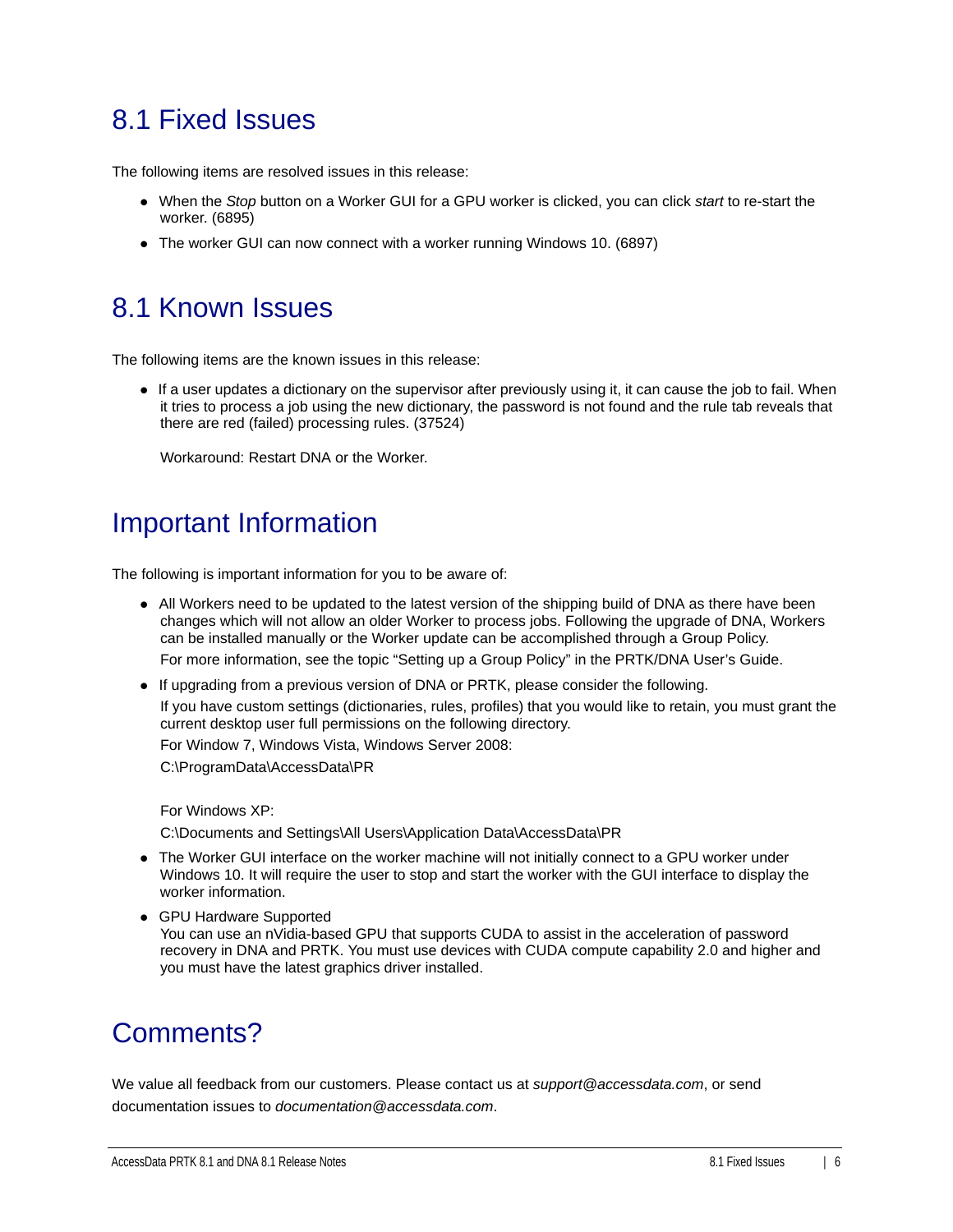# <span id="page-6-0"></span>AccessData PRTK 8.0 and DNA 8.0 Release Notes

Document Date: Sept 19, 2016

©2016 AccessData Group, Inc. All rights reserved.

# **Introduction**

This document includes information about this release of AccessData® PRTK® and DNA®. Please be aware that all known issues published under previous release notes still apply until they are listed under a "Fixed Issues" section.

# 8.0 What's New

- Support for VeraCrypt has been added to the TrueCrypt module.
- PRTK/DNA now supports json files from Firefox versions 33 and later.
- The minimum requirements for running on Windows is now Windows Vista 64-bit.
- The minimum requirements for a DNA worker on Linux is now Fedora 23 or 24.
- Running PRTK, DNA, and DNA workers on 32-bit systems and PlayStation 3 is no longer supported.
- The *Disconnect* button has been removed from the *File* menu.
- The S*top workers on mouse or keyboard input* option has been removed from the Worker *Preferences* dialog.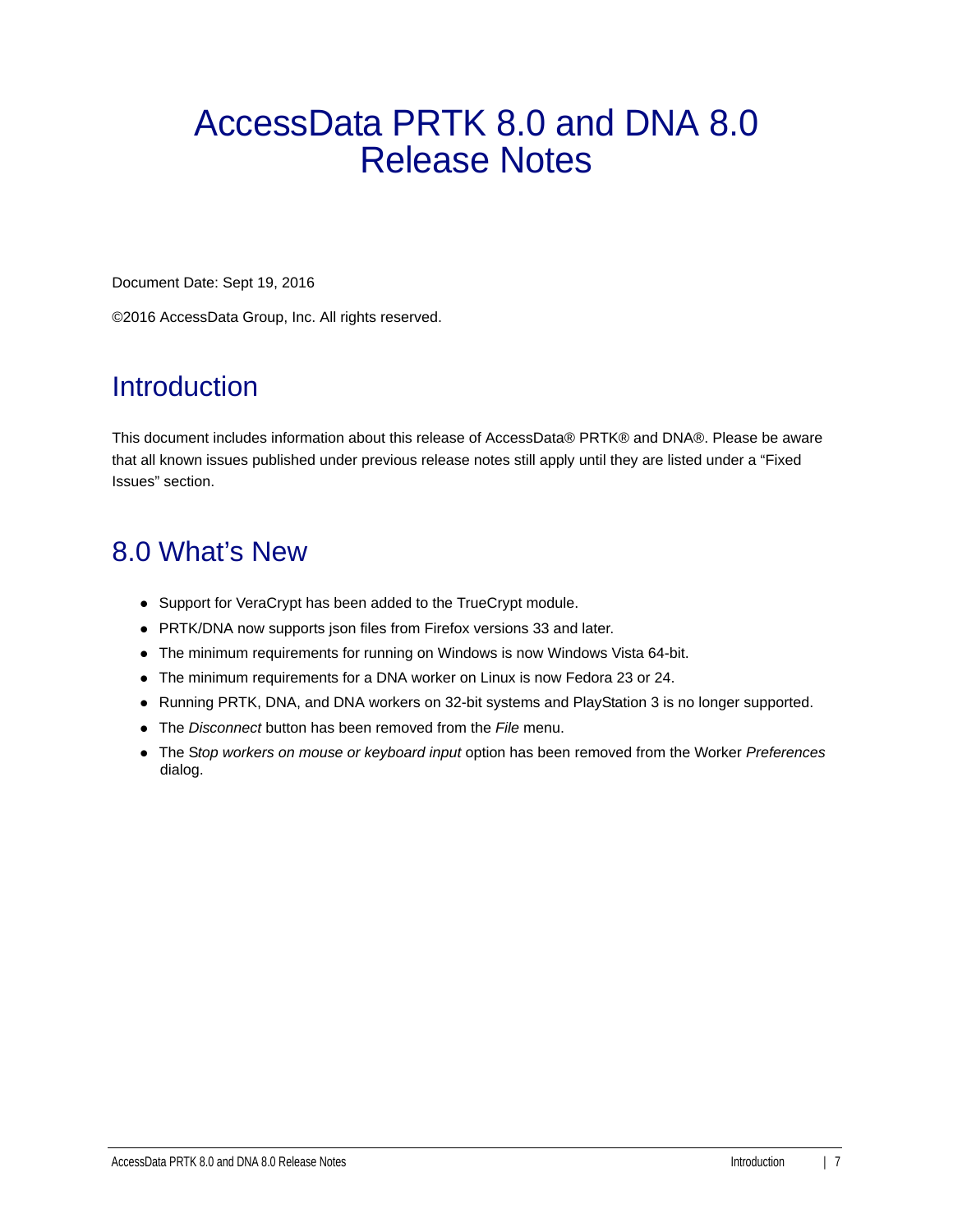# 8.0 Fixed Issues

The following items are resolved issues in this release:

- When dropping a file that has sheet, workbook, or write protect attributes set from Office 2016, the passwords are now found. (39396)
- The drop folder works properly in DNA if GUI is connected to a remote supervisor. (35151)
- If a file is put into the DropFolder, and an error decrypting the file occurs, the file is removed from the DropFolder and an error is recorded in the PRTK.log file. (40687)
- You can no longer configure the software to use the DropFolder and also decrypt the file and *Save in the same directory as the encrypted file*. This combination was causing errors in the DropFolder. (40685)
- The properties of a SAM job properly display the user name. (36023)
- An expired CodeMeter dongle will allow you to use DNA in Demo mode which lets you process ZIP, PGP, and PGPDisk files. (35521)
- If the supervisor service is restarted while the Supervisor GUI is running, the GUI is able to re-establish the connection. (34695)
- Reconnecting GUI to the Supervisor with IP address on a local machine (rather than using localhost or 127.0.0.1) will now allow you to add jobs. (35424)
- A proper error occurs when adding a job from a remote connected version of DNA. (34584)
- If you enter an incorrect supervisor IP when changing the connection, the connection with the original supervisor is maintained properly. (36565)
- Fixed an error that occurred when adding some Excel .xls files from Microsoft Office XP. (33972)
- Fixed an issue when scrolling in the Dictionary Browser, the utility could hang. (34777)
- Fixed an issue when processing multiple files at the same time, some passwords were missed. (22844)

#### 8.0 Known Issues

The following items are the known issues in this release:

If a user updates a dictionary on the supervisor after previously using it, it can cause the job to fail. When it tries to process a job using the new dictionary, the password is not found and the rule tab reveals that there are red (failed) processing rules. (37524)

Workaround: Restart DNA or the Worker.

# Important Information

The following is important information for you to be aware of:

All Workers need to be updated to the latest version of the shipping build of DNA as there have been changes which will not allow an older Worker to process jobs. Following the upgrade of DNA, Workers can be installed manually or the Worker update can be accomplished through a Group Policy.

For more information, see the topic "Setting up a Group Policy" in the PRTK/DNA User's Guide.